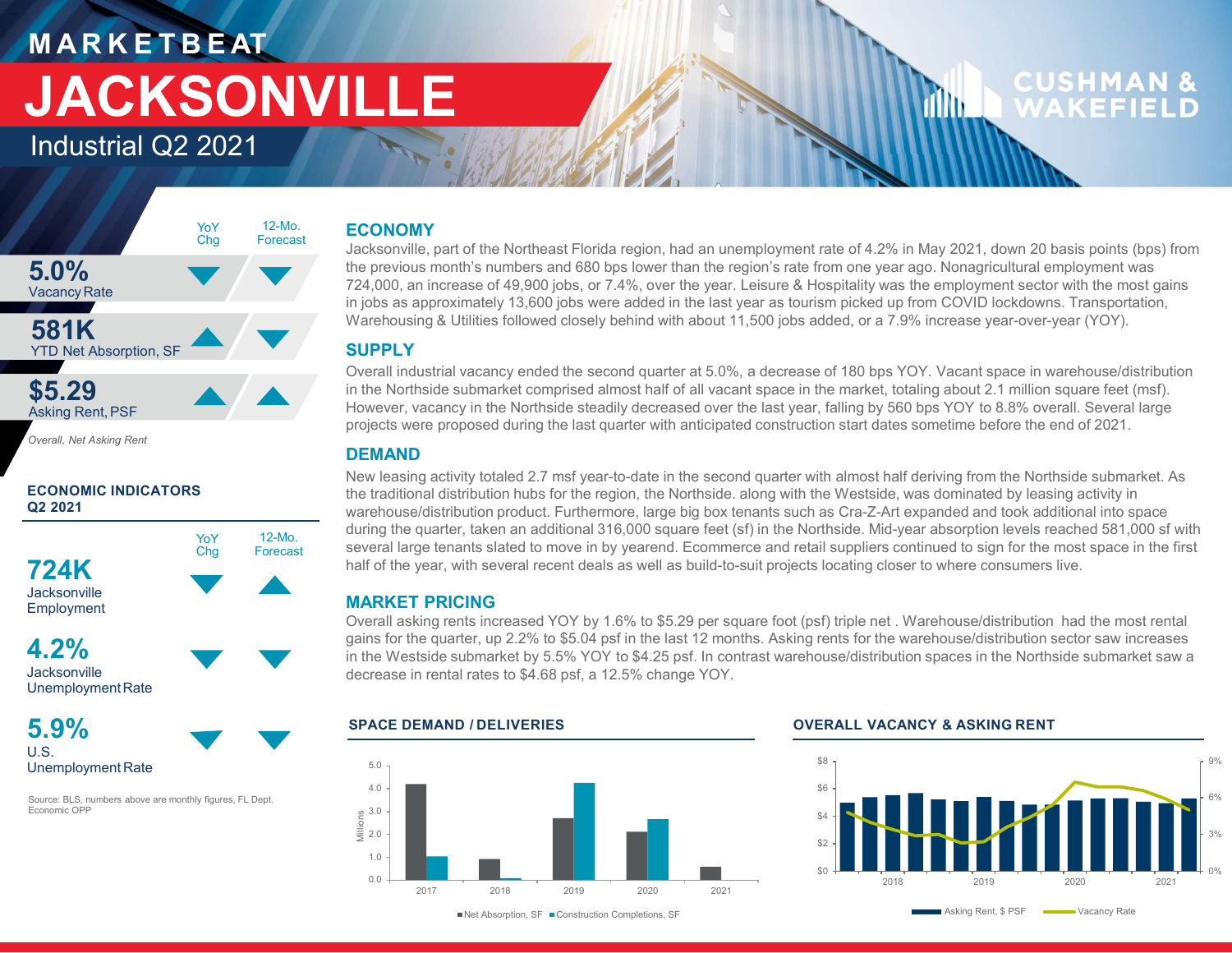### MARKETBEAT Industrial Q2 2021 JACKSONVILLE MARKET STATISTICS<br>
SUBMARKET STATISTICS<br>
SUBMARKET STATISTICS<br>
SUBMARKET MISTICS<br>
SUBMARKET METICS<br>
NOTING ALL VACANT VACANT VACANCY RATE OVERALL NET NET<br>
NOTING ALL VACANCY RATE (SERALL NET NET)<br>
NOTING ALL VACANCY RATE

| MARKETBEAT<br>JACKSONVILLE<br>Industrial Q2 2021     |            |                                  |                                       |                                                                    |                                                      |                                               |                                             | 111 I I                                                                    | <b>CUSHMAN &amp;</b><br>WAKEFIELD                             |                                                         |
|------------------------------------------------------|------------|----------------------------------|---------------------------------------|--------------------------------------------------------------------|------------------------------------------------------|-----------------------------------------------|---------------------------------------------|----------------------------------------------------------------------------|---------------------------------------------------------------|---------------------------------------------------------|
| <b>MARKET STATISTICS</b>                             |            |                                  |                                       |                                                                    |                                                      |                                               |                                             |                                                                            |                                                               |                                                         |
| <b>SUBMARKET</b>                                     | (SF)       | INVENTORY OVERALL VACANT<br>(SF) | <b>OVERALL</b><br><b>VACANCY RATE</b> | <b>CURRENT QTR</b><br><b>OVERALL NET</b><br><b>ABSORPTION (SF)</b> | <b>YTD OVERALL</b><br><b>NET ABSORPTION</b><br>(SF)  | <b>UNDER CNSTR</b><br>(SF)                    | <b>CONSTR</b><br><b>COMPLETIONS</b><br>(SF) | <b>OVERALL</b><br><b>WEIGHTED AVG</b><br><b>NET RENT (MF)</b>              | <b>OVERALL</b><br><b>WEIGHTED AVG</b><br><b>NET RENT (OS)</b> | <b>OVERALL</b><br><b>WEIGHTED AVG</b><br>NET RENT (W/D) |
| Downtown                                             | 4,713,319  | 49,702                           | 1.1%                                  |                                                                    | $\overline{0}$                                       | $\overline{0}$                                | $\overline{0}$                              | \$4.38                                                                     | N/A                                                           | N/A                                                     |
| Northside                                            | 23,772,793 | 2,088,744                        | 8.8%                                  | 126,069                                                            | 530,239                                              | 2,440,073                                     | $\overline{0}$                              | N/A                                                                        | \$6.00                                                        | \$4.68                                                  |
| Westside                                             | 47,356,009 | 1,817,687                        | 3.8%                                  | $-11,600$                                                          | $-134,922$                                           | 1,111,266                                     | $\overline{0}$                              | \$3.50                                                                     | N/A                                                           | \$4.25                                                  |
| Southside                                            | 18,796,089 | 836,466                          | 4.5%                                  | 151,072                                                            | 136,895                                              | 85,000                                        | $\overline{0}$                              | \$5.90                                                                     | \$10.52                                                       | \$8.03                                                  |
| Orange Park Clay                                     | 2,122,672  | 153,984                          | 7.3%                                  | 22,677                                                             | 4,719                                                | $\overline{0}$                                | $\overline{0}$                              | N/A                                                                        | \$10.00                                                       | \$8.50                                                  |
| <b>Beaches</b>                                       | 523,634    | 46,000                           | $0\%$                                 |                                                                    | $\overline{0}$                                       | $\overline{0}$                                | $\overline{0}$                              | N/A                                                                        | N/A                                                           | N/A                                                     |
| St Johns County                                      | 1,269,577  | 3,780                            | 0.3%                                  | 1,180                                                              | $-1,890$                                             | $\overline{0}$                                | $\overline{0}$                              | N/A                                                                        | N/A                                                           | \$10.95                                                 |
| <b>JACKSONVILLE TOTALS</b>                           | 98,554,093 | 4,950,363                        | $5.0\%$                               | 335,398                                                            | 581,041                                              | 3,636,339                                     | $\bullet$                                   | \$4.64                                                                     | \$10.35                                                       | \$5.04                                                  |
| *Rental rates reflect weighted net asking \$psf/year |            |                                  |                                       |                                                                    |                                                      |                                               |                                             | $MF =$ Manufacturing OS = Office Service/Flex W/D = Warehouse/Distribution |                                                               |                                                         |
| <b>KEY LEASE TRANSACTIONS Q2 2021</b>                |            |                                  |                                       |                                                                    |                                                      |                                               |                                             |                                                                            |                                                               |                                                         |
| <b>PROPERTY</b>                                      |            |                                  | <b>SUBMARKET</b>                      |                                                                    | <b>TENANT</b>                                        |                                               | <b>RSF</b>                                  |                                                                            | <b>TYPE</b>                                                   |                                                         |
| 10501 Cold Storage Rd - Bldg B                       |            |                                  | Northside                             |                                                                    | Cra-Z-Art                                            |                                               | 315,840                                     |                                                                            | New                                                           |                                                         |
| 6610 Pritchard Road                                  |            |                                  | Westside                              |                                                                    | Carparts.com                                         |                                               | 179,970                                     |                                                                            | <b>New</b>                                                    |                                                         |
| 3525 Imeson Road #2                                  |            |                                  | Northside                             |                                                                    | Packaging Company Of America                         |                                               | 130,000                                     |                                                                            | New                                                           |                                                         |
| 3750 Cisco Drive West                                |            |                                  | Westside                              |                                                                    | BoxOut                                               |                                               | 119,212                                     |                                                                            | New                                                           |                                                         |
| Renewals are not including in Leasing Activity       |            |                                  |                                       |                                                                    |                                                      |                                               |                                             |                                                                            |                                                               |                                                         |
| <b>KEY SALES TRANSACTIONS Q2 2021</b>                |            |                                  |                                       |                                                                    |                                                      |                                               |                                             |                                                                            |                                                               |                                                         |
| <b>PROPERTY</b>                                      |            |                                  | <b>SUBMARKET</b>                      |                                                                    | <b>SELLER / BUYER</b>                                |                                               | <b>SF</b>                                   |                                                                            | <b>PRICE/\$ PSF</b>                                           |                                                         |
| 600 Whittaker Road                                   |            |                                  | Northside                             |                                                                    | Invesco Real Estate   LRC Properties                 |                                               | 469,830                                     |                                                                            | \$29.6M   \$63                                                |                                                         |
| 401 North Ellis Road                                 |            |                                  | Westside                              |                                                                    | True North Investments   EQT - Exeter Property Group |                                               | 105,200                                     |                                                                            | \$5.9M   \$56                                                 |                                                         |
|                                                      |            |                                  |                                       |                                                                    |                                                      | Metals USA Plates and Shapes   W4 Investments | 74,303                                      |                                                                            |                                                               |                                                         |

### KEY LEASE TRANSACTIONS Q2 2021

| Southside                                            | 18,796,089 | 836,466   | 4.5%             | 151,072 | 136,895                                              | 85,000         | $\overline{0}$ | \$5.90 | \$10.52                                                                  | \$8.03  |
|------------------------------------------------------|------------|-----------|------------------|---------|------------------------------------------------------|----------------|----------------|--------|--------------------------------------------------------------------------|---------|
| Orange Park Clay                                     | 2,122,672  | 153,984   | 7.3%             | 22,677  | 4,719                                                | $\overline{0}$ | $\circ$        | N/A    | \$10.00                                                                  | \$8.50  |
| Beaches                                              | 523,634    | 46,000    | $0\%$            |         | $\overline{0}$                                       | $\overline{0}$ | $\circ$        | N/A    | N/A                                                                      | N/A     |
| St Johns County                                      | 1,269,577  | 3,780     | 0.3%             | 1,180   | $-1,890$                                             | $\overline{0}$ | $\circ$        | N/A    | N/A                                                                      | \$10.95 |
| JACKSONVILLE TOTALS                                  | 98,554,093 | 4,950,363 | $5.0\%$          | 335,398 | 581,041                                              | 3,636,339      | $\mathbf{0}$   | \$4.64 | \$10.35                                                                  | \$5.04  |
| *Rental rates reflect weighted net asking \$psf/year |            |           |                  |         |                                                      |                |                |        | MF = Manufacturing OS = Office Service/Flex W/D = Warehouse/Distribution |         |
| <b>KEY LEASE TRANSACTIONS Q2 2021</b>                |            |           |                  |         |                                                      |                |                |        |                                                                          |         |
| <b>PROPERTY</b>                                      |            |           | <b>SUBMARKET</b> |         | <b>TENANT</b>                                        |                | <b>RSF</b>     |        | <b>TYPE</b>                                                              |         |
| 10501 Cold Storage Rd - Bldg B                       |            |           | Northside        |         | Cra-Z-Art                                            |                | 315,840        |        | New                                                                      |         |
| 6610 Pritchard Road                                  |            |           | Westside         |         | Carparts.com                                         |                | 179,970        |        | <b>New</b>                                                               |         |
| 3525 Imeson Road #2                                  |            |           | Northside        |         | Packaging Company Of America                         |                | 130,000        |        | New                                                                      |         |
| 3750 Cisco Drive West                                |            |           | Westside         |         | BoxOut                                               |                | 119,212        |        | New                                                                      |         |
| *Renewals are not including in Leasing Activity      |            |           |                  |         |                                                      |                |                |        |                                                                          |         |
| <b>KEY SALES TRANSACTIONS Q2 2021</b>                |            |           |                  |         |                                                      |                |                |        |                                                                          |         |
| <b>PROPERTY</b>                                      |            |           | <b>SUBMARKET</b> |         | <b>SELLER / BUYER</b>                                |                | SF.            |        | <b>PRICE/\$ PSF</b>                                                      |         |
| 600 Whittaker Road                                   |            |           | Northside        |         | Invesco Real Estate   LRC Properties                 |                | 469,830        |        | $$29.6M$$   \$63                                                         |         |
| 401 North Ellis Road                                 |            |           | Westside         |         | True North Investments   EQT - Exeter Property Group |                | 105,200        |        | $$5.9M$   \$56                                                           |         |
| 5051 Cleveland Road                                  |            |           | Westside         |         | Metals USA Plates and Shapes   W4 Investments        |                | 74,303         |        | $$2.1M$$ $$28$                                                           |         |
|                                                      |            |           |                  |         |                                                      |                |                |        |                                                                          |         |
|                                                      |            |           |                  |         |                                                      |                |                |        |                                                                          |         |
|                                                      |            |           |                  |         |                                                      |                |                |        |                                                                          |         |
|                                                      |            |           |                  |         |                                                      |                |                |        |                                                                          |         |
|                                                      |            |           |                  |         |                                                      |                |                |        |                                                                          |         |

### KEY SALES TRANSACTIONS Q2 2021

| <b>PROPERTY</b>      | <b>SUBMARKET</b> | <b>SELLER / BUYER</b>                                |         | <b>PRICE/S PSF</b> |
|----------------------|------------------|------------------------------------------------------|---------|--------------------|
| 600 Whittaker Road   | Northside        | Invesco Real Estate   LRC Properties                 | 469.830 | \$29.6M   \$63     |
| 401 North Ellis Road | Westside         | True North Investments   EQT - Exeter Property Group | 105,200 | $$5.9M$   $$56$    |
| 5051 Cleveland Road  | Westside         | Metals USA Plates and Shapes   W4 Investments        | 74,303  | $$2.1M$   \$28     |